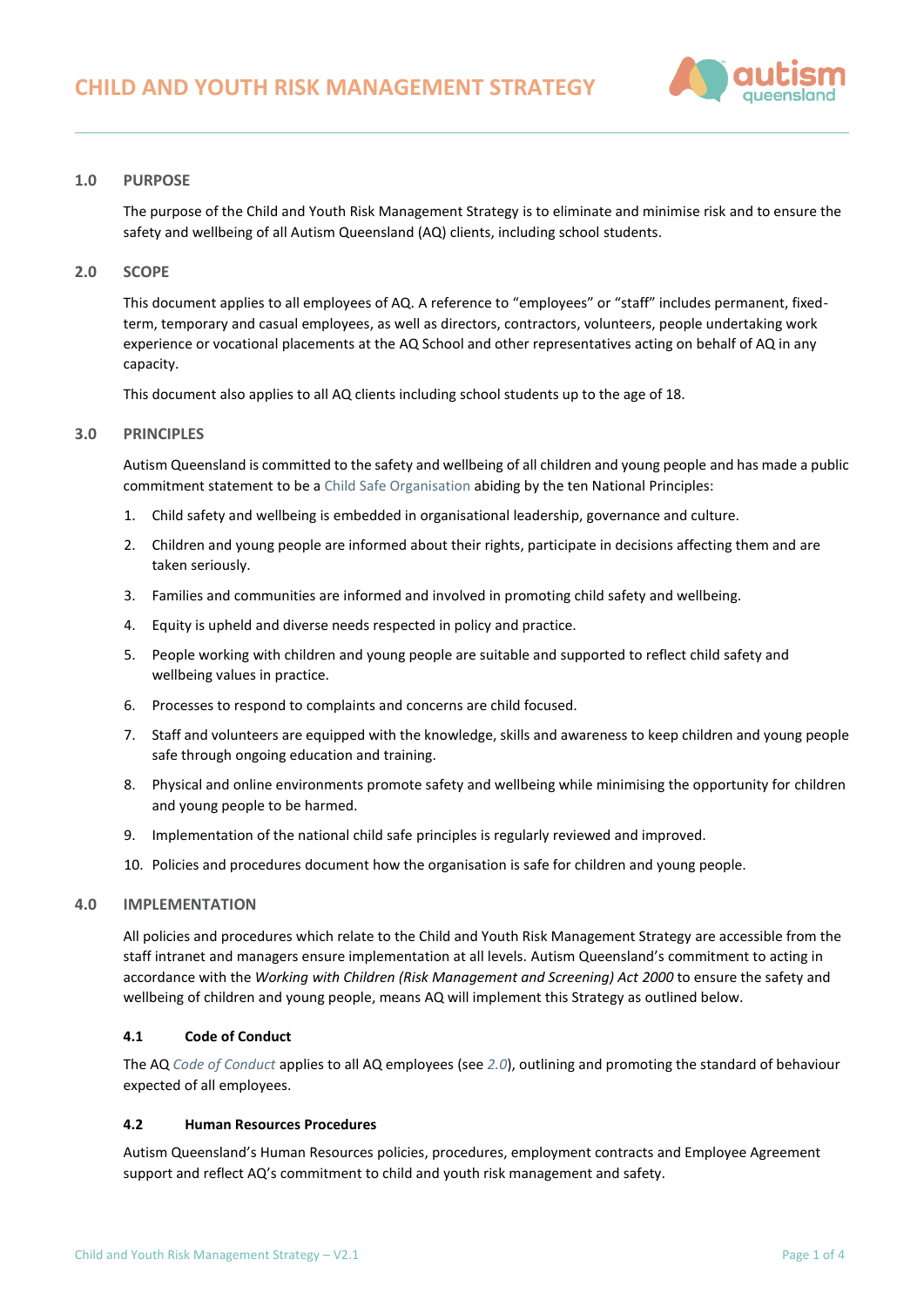

# **4.3 Handling Disclosures or Suspicions of Harm**

Autism Queensland has implemented policies and procedures which includes steps to take when handling disclosures of suspicions of harm, including:

- [Child Protection \(Non-School\) Policy](https://autismqueenslandlimited.sharepoint.com/:b:/r/sites/AQQADocuments/All%20Documents/Child%20Protection%20(Non-School)%20Policy%20%26%20Procedure.pdf?csf=1&web=1&e=zHdPmB)
- [Child Protection \(School\) Policy](https://autismqueenslandlimited.sharepoint.com/:b:/r/sites/AQQADocuments/All%20Documents/Child%20Protection%20(School)%20Policy%20%26%20Procedure.pdf?csf=1&web=1&e=R3K0HR)
- [Client Safety Management Guidelines](https://autismqueenslandlimited.sharepoint.com/sites/AQQADocuments/All%20Documents/Client%20Safety%20Management%20Guidelines.pdf)

## **4.4 Implementation, Review and Compliance**

The Executive Leadership Team and Board are responsible for ensuring implementation and review of the Child and Youth Risk Management Strategy and are supported in this by the Client Safety and Wellbeing Working Group, led by a dedicated Client Safety and Wellbeing Manager. Breaches of the Strategy are managed in accordance with other relevant policies (listed below) and are recorded and reported to the Board by the CEO.

- [Client Safety and Wellbeing Working Group Terms of Reference](https://autismqueenslandlimited.sharepoint.com/sites/AQQADocuments/All%20Documents/Client%20Safety%20and%20Wellbeing%20Working%20Group%20Terms%20of%20Reference.pdf)
- [Client Safety Management Guidelines](https://autismqueenslandlimited.sharepoint.com/sites/AQQADocuments/All%20Documents/Client%20Safety%20Management%20Guidelines.pdf)
- [Client Diversity and Inclusion Policy](https://autismqueenslandlimited.sharepoint.com/sites/AQQADocuments/All%20Documents/Client%20Diversity%20and%20Inclusion%20Policy.pdf)
- [Clients' Rights](https://autismqueenslandlimited.sharepoint.com/sites/AQQADocuments/All%20Documents/Clients) Policy
- [Child Protection \(Non-School\) Policy & Procedure](https://autismqueenslandlimited.sharepoint.com/:b:/r/sites/AQQADocuments/All%20Documents/Child%20Protection%20(Non-School)%20Policy%20%26%20Procedure.pdf)
- [Child Protection \(School\) Policy & Procedure](https://autismqueenslandlimited.sharepoint.com/:b:/r/sites/AQQADocuments/All%20Documents/Child%20Protection%20(School)%20Policy%20%26%20Procedure.pdf)
- [Code of Conduct](https://autismqueenslandlimited.sharepoint.com/sites/AQQADocuments/All%20Documents/Code%20of%20Conduct.pdf)
- [Complaints & Feedback Management Policy](https://autismqueenslandlimited.sharepoint.com/sites/AQQADocuments/All%20Documents/Complaints%20Management%20Policy.pdf)
- [Incident Management Policy & Procedure](https://autismqueenslandlimited.sharepoint.com/sites/AQQADocuments/All%20Documents/Incident%20Management%20Policy%20&%20Procedure.pdf)
- [Performance Management Policy](https://autismqueenslandlimited.sharepoint.com/:b:/r/sites/AQQADocuments/All%20Documents/Performance%20Management%20Policy.pdf?csf=1&web=1&e=VLUwq7)
- [Performance Management Procedure](https://autismqueenslandlimited.sharepoint.com/sites/AQQADocuments/All%20Documents/Performance%20Management%20Policy.pdf)

## **4.5 Policies and Procedures for Managing Compliance with the Blue Card System**

Autism Queensland requires all employees, volunteers and contractors to hold a Working With Children Check (Blue Card), or a combined Blue Card and NDIS Worker Screening Clearance prior to and during employment , in line with the *Working with Children (Risk Management and Screening) Act 2000*, NDIS Quality and Safeguards Commission's NDIS Worker Screening Database (NWSD), and Child Safe Organisation principles and requirements.

- [Child Protection \(Non-School\) Policy & Procedure](https://autismqueenslandlimited.sharepoint.com/:b:/r/sites/AQQADocuments/All%20Documents/Child%20Protection%20(Non-School)%20Policy%20%26%20Procedure.pdf?csf=1&web=1&e=zHdPmB)
- [Child Protection \(School\) Policy & Procedure](https://autismqueenslandlimited.sharepoint.com/:b:/r/sites/AQQADocuments/All%20Documents/Child%20Protection%20(School)%20Policy%20%26%20Procedure.pdf?csf=1&web=1&e=R3K0HR)
- [Code of Conduct](https://autismqueenslandlimited.sharepoint.com/sites/AQQADocuments/All%20Documents/Code%20of%20Conduct.pdf)
- [Recruitment and Selection Policy](https://autismqueenslandlimited.sharepoint.com/sites/AQQADocuments/All%20Documents/Recruitment%20and%20Selection%20Policy%20&%20Procedure.pdf) & Procedure
- [Performance Management Procedure](https://autismqueenslandlimited.sharepoint.com/sites/AQQADocuments/All%20Documents/Performance%20Management%20Policy.pdf)

## **4.6 High Risk Management Plans**

Autism Queensland is committed to identifying and assessing risk, as well as eliminating, minimising and monitoring risks to the safety of children on an ongoing basis. Autism Queensland utilises various risk management tools and stores appropriate records of decisions along with actions taken in relation to risk. Policies and procedure include:

- [Child Protection \(Non-School\) Policy & Procedure](https://autismqueenslandlimited.sharepoint.com/:b:/r/sites/AQQADocuments/All%20Documents/Child%20Protection%20(Non-School)%20Policy%20%26%20Procedure.pdf)
- [Child Protection \(School\) Policy & Procedure](https://autismqueenslandlimited.sharepoint.com/:b:/r/sites/AQQADocuments/All%20Documents/Child%20Protection%20(School)%20Policy%20%26%20Procedure.pdf)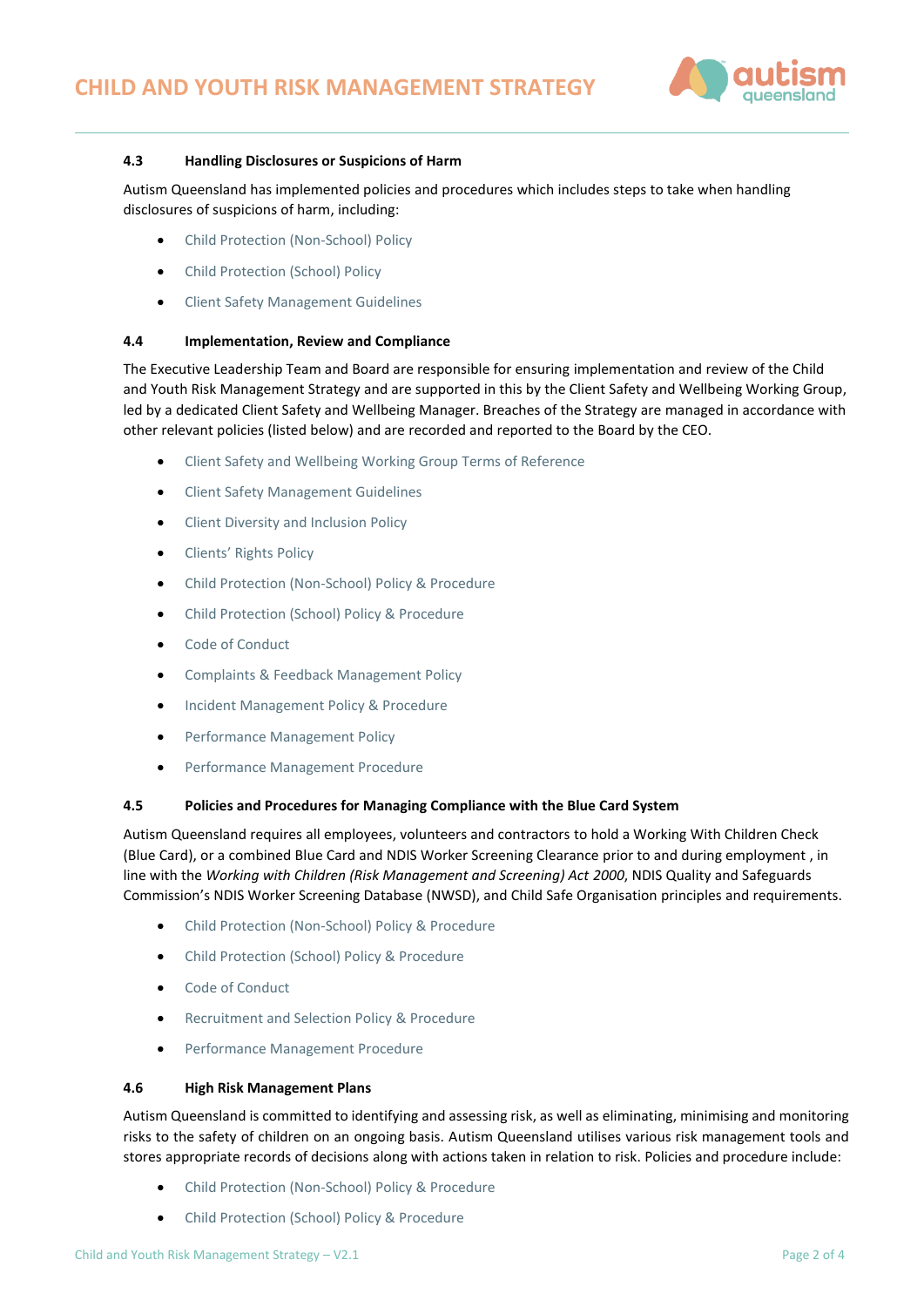

- [Client Safety Management Guidelines](https://autismqueenslandlimited.sharepoint.com/sites/AQQADocuments/All%20Documents/Client%20Safety%20Management%20Guidelines.pdf)
- [Community Access and Excursion Policy & Procedure](https://autismqueenslandlimited.sharepoint.com/sites/AQQADocuments/All%20Documents/Community%20Access%20and%20Excursion%20Policy%20&%20Procedure.pdf)
- [Incident Management Policy & Procedure](https://autismqueenslandlimited.sharepoint.com/sites/AQQADocuments/All%20Documents/Incident%20Management%20Policy%20&%20Procedure.pdf)
- [Managing Mental Health Policy & Procedure](https://autismqueenslandlimited.sharepoint.com/sites/AQQADocuments/All%20Documents/Managing%20Mental%20Health%20Policy%20&%20Procedure.pdf)
- [Positive Behaviour Support Policy & Procedure](https://autismqueenslandlimited.sharepoint.com/sites/AQQADocuments/All%20Documents/Managing%20Mental%20Health%20Policy%20&%20Procedure.pdf)
- [Restrictive Practices Policy and Procedure](https://autismqueenslandlimited.sharepoint.com/sites/AQQADocuments/All%20Documents/Managing%20Mental%20Health%20Policy%20&%20Procedure.pdf)
- [Risk Management Policy](https://autismqueenslandlimited.sharepoint.com/:b:/r/sites/AQQADocuments/All%20Documents/Risk%20Management%20Policy.pdf?csf=1&web=1&e=t5tYO0)
- [School Supervision Policy & Procedure](https://autismqueenslandlimited.sharepoint.com/:b:/r/sites/AQQADocuments/All%20Documents/School%20Supervision%20Policy%20%26%20Procedure.pdf)

### **4.7 Strategies of Communication and Support**

Autism Queensland's commitment to being a child safe organisation and policies relating to child protection and complaints management are public on the AQ website[: Autism Queensland Policies](https://autismqld.com.au/policies/)*.*

This strategy also links to several internal AQ policies which are not available on our website. If you have any questions, please contact [css@autismqld.com.au](mailto:css@autismqld.com.au) with the request to speak with the Client Safety and Wellbeing Manager relating to the Child and Youth Risk Management Strategy.

# **5.0 RELATED DOCUMENTS**

**Legislation**

| LCRISIALIUII                                                         |  |  |  |  |  |
|----------------------------------------------------------------------|--|--|--|--|--|
| Anti-Discrimination Act 1991 (Qld)                                   |  |  |  |  |  |
| Child Protection Act 1999 (Qld)                                      |  |  |  |  |  |
| Criminal Code Act 1899 (Qld)                                         |  |  |  |  |  |
| Disability Services Act 2006 (Qld)                                   |  |  |  |  |  |
| Education (Accreditation of Non-State Schools) Act 2017 (Qld)        |  |  |  |  |  |
| Education (General Provisions) Act 2006 (Qld)                        |  |  |  |  |  |
| Education (Queensland College of Teachers) Act 2005 (Qld)            |  |  |  |  |  |
| Education and Care Services National Law (Queensland) Act 2011 (Qld) |  |  |  |  |  |
| <b>Education and Care Services National Law (Queensland)</b>         |  |  |  |  |  |
| National Disability Insurance Scheme Act 2013 (Cth)                  |  |  |  |  |  |
| Privacy Act 1988 (Cth)                                               |  |  |  |  |  |
| Public Guardian Act 2014 (Qld)                                       |  |  |  |  |  |
| Public Trustee At 1978 (Qld)                                         |  |  |  |  |  |
| Working with Children (Risk Management and Screening) Act 2000 (Qld) |  |  |  |  |  |
| <b>Standards and Principles</b>                                      |  |  |  |  |  |
| <b>Australian Privacy Principles</b>                                 |  |  |  |  |  |
| National Disability Standards (Cth)                                  |  |  |  |  |  |
| NDIS Quality and Safeguarding Framework                              |  |  |  |  |  |
| <b>Autism Queensland Quality Assurance</b>                           |  |  |  |  |  |
| Child Protection (Non-School) Policy & Procedure                     |  |  |  |  |  |
| Child Protection (School) Policy & Procedure                         |  |  |  |  |  |
| Client Diversity and Inclusion Policy                                |  |  |  |  |  |
| Client Safety and Wellbeing Working Group Terms of Reference         |  |  |  |  |  |
| <b>Client Safety Management Guidelines</b>                           |  |  |  |  |  |
|                                                                      |  |  |  |  |  |